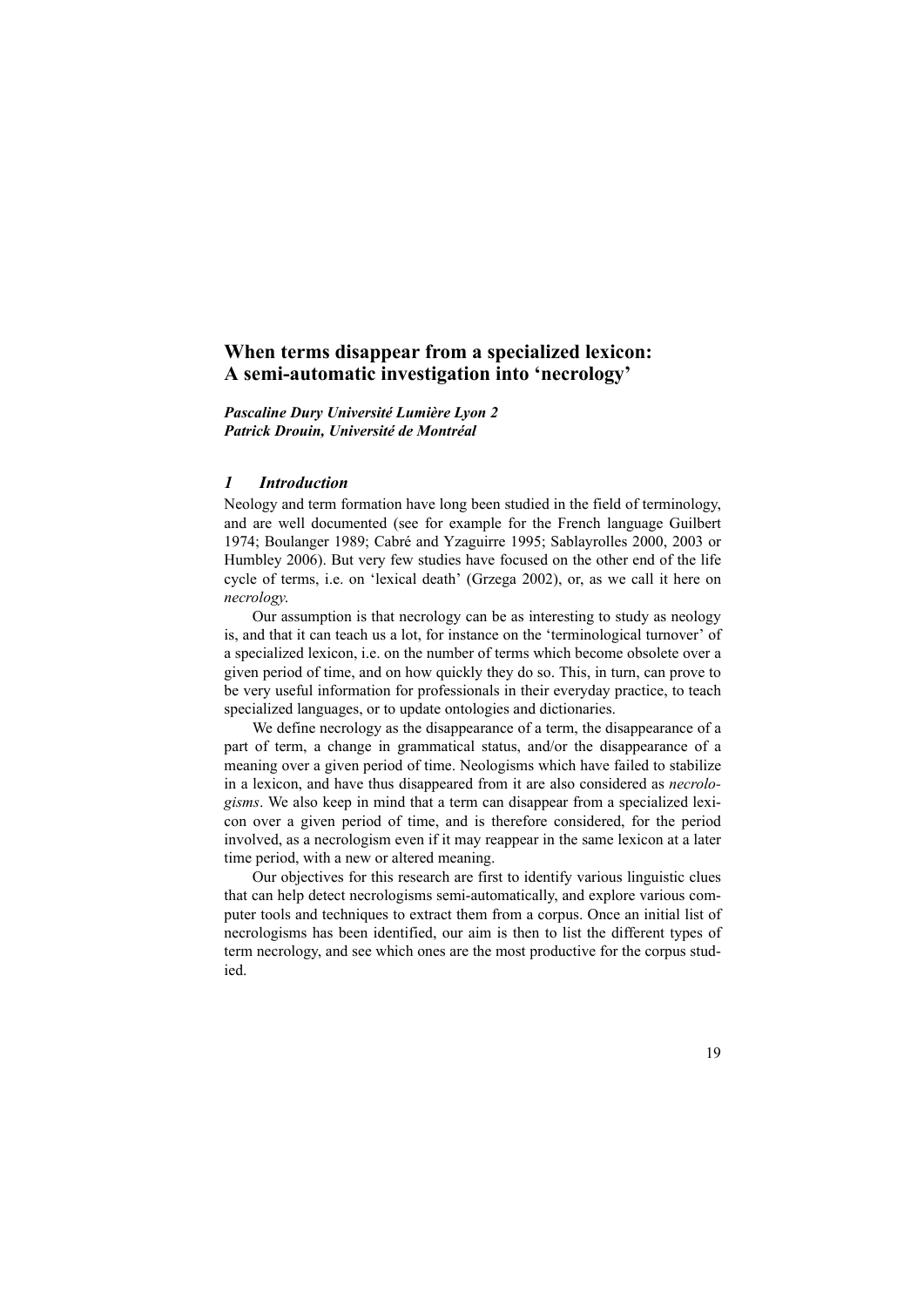With this paper, we present the initial work which has been done on semiautomatic identification of necrology, and we describe the methodology used. We are fully aware that much remains to be done in this field, and we hope that terminologists and lexicographers will feel the urge to explore this subject much further.

# *2 Methodology*

#### *2.1 Corpus description*

Documents that make up our corpus were selected on the basis of two sets of criteria; the following sections describe the process of document selection. The first selection relies on general criteria unrelated to diachronic aspects, while the second is at the heart of methodology for necrology processing.

#### *General criteria*

The study being done within the scope of the field of terminology, we first needed to define clearly the subject field to be explored. For various reasons ranging from the past experience of authors, and the availability of subject matter experts, we decided to work in the field of *terrestrial ecology*. We will focus here, as do most terminological studies, on written language. The corpus was manually built from texts published in well-established scientific journals, and is made of 159 articles and specialized book chapters, totalling just about 679,000 words. Although the size of this first corpus is somehow small in the light of modern corpus-based studies, it is large enough to allow for significant statistical testing, and to gather quality terminological information.

#### *Diachronic criteria*

The overall time period covered by our corpus ranges from 1950 to 2005. This initial range is then subdivided into six periods covering ten years each, with the exception of the latest period, which covers only five years. Thus, the time periods are: 1951, 1960; 1961, 1970; 1971, 1980; 1981, 1990; 1991, 2000 and 2001, 2005.

As mentioned above, the last time period covers only five years, and is therefore much shorter than the other time periods studied. This choice of a shorter time period for the most recent part of the corpus was made based on extra-linguistic as well as methodological considerations. The extra-linguistic consideration in building the corpus is that the field of ecology has gained extensive media coverage over the last ten years. Therefore, our assumption is that the language of ecology has changed more dramatically in the last period of the corpus than it has in the first subcorpora. Using such division will therefore allow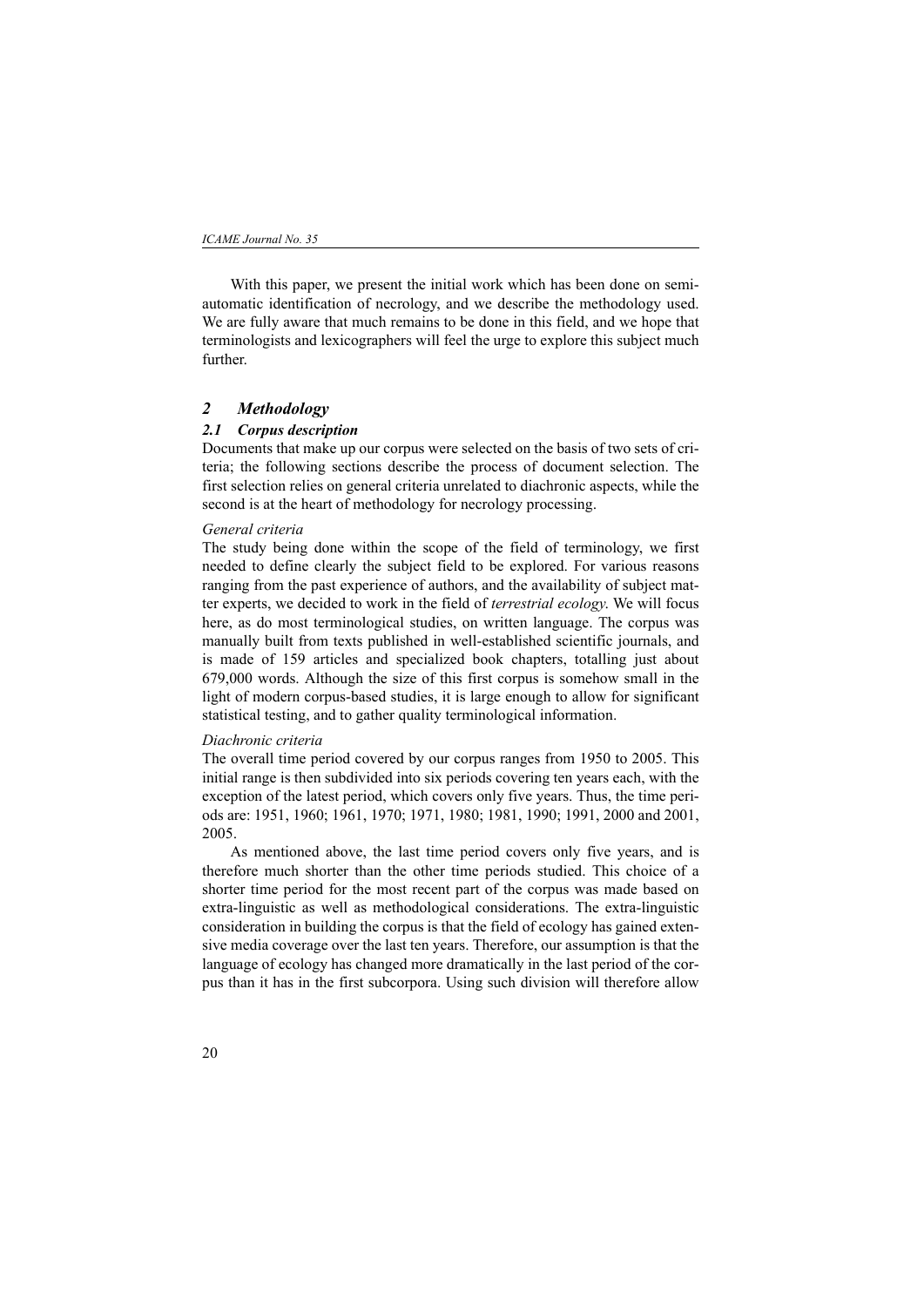us to gather hints of such extra-linguistic influence on the content of our documents. Table 1 offers the breakdown of the corpus across the time periods.

*Table 1:* Number of occurrences for each time period

| Time periods   1951, 1960   1961, 1970   1971, 1980   1981, 1990   1991, 2000   2001, 2005 |        |        |        |         |         |
|--------------------------------------------------------------------------------------------|--------|--------|--------|---------|---------|
| <b>Occurrences</b> 77,454                                                                  | 78.258 | 76.476 | 76.799 | 217.395 | 152.296 |

From a methodological point of view, our aim is to compare the data that can be extracted from a ten-year period with the data that can be extracted from a fiveyear period. This falls into plans which form part of a larger study on the building of specialized diachronic corpora, and on how different time periods (five, ten, 50 or 100 years) can lead to different types of linguistic information (See also Dury and Picton 2009).

#### *2.2 Corpus processing*

The current section describes all the processing stages necessary to obtain the results described in Section 3. All tools used to handle our corpora are freely available or accessible on the Internet.

#### *Part-of-speech tagging*

The first step in preparing the documents is handled by TreeTagger (Schmid 2004), a part-of-speech (POS) tagger. The tool goes through the document, and assigns a part-of-speech and a lemma to words based on probabilities learned from a training corpus. For our study, we have used the standard dictionary provided with the tool, and therefore have not retrained the tool for our own purposes. The part-of-speech tagging is used in order to distinguish between identical words at surface level, thus allowing us to make a crucial distinction between words like *chair*, which could either be a noun or a verb. The other component of the tags assigned by TreeTagger is the lemma, which is used to group various inflected forms of the words in order to compute reliable, representative word frequencies.

# *Corpus specificity evaluation*

Corpus specificity is evaluated using a measure proposed by Lafon (1980), and called *calcul des spécificités*. It enables the comparison between the frequency of a word in a subcorpus (here a precise time period), and the frequency of the same word in the rest of the corpus (our reference corpora). This technique identifies three sets of words based on their frequency according to a standard normal distribution: positive, negative or neutral specificities. This distribution is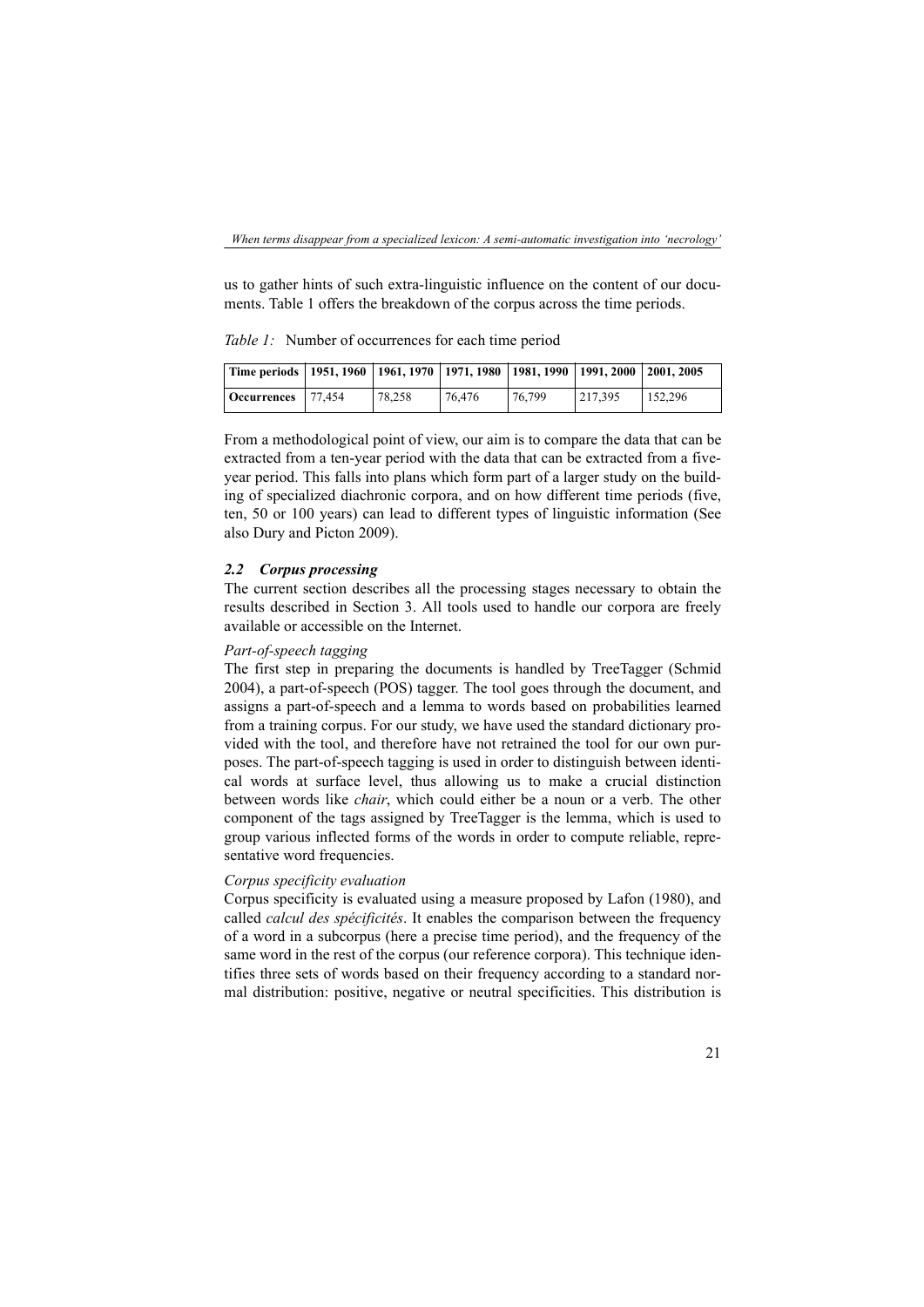evaluated based on the observations made in the reference corpus, and is used to compute a theoretical frequency. Simply put, the specificity scores represent the distance between the theoretical frequency and the frequency found in the subcorpus. Specificity was computed on the part-of-speech lemma pair.

The positive specificities have a frequency which is higher than could be expected in the subcorpus. The negative specificities have a frequency which is lower than expected, while items from the last group have a frequency in the normal range. In our study we are mainly interested in negative specificities when compared to the previous time periods. The rationale behind this decision is that we believe a significantly low frequency in a particular time period compared to the previous ones could mean that a word is slowly disappearing from the corpus.

# *Collocation analysis*

For all items in the list of negative specificities, we extracted a list of statistically significant collocations from our corpora. The extraction was performed using Text-NSP (Pedersen and Banerjee 2003), a set of tools dedicated to the extraction of n-grams (string entities of length *n*, e.g. character or word sequences) from a corpus. The package provides various means for the statistical analysis of n-bigram occurrences. For the current study, we are solely interested in bigrams, and the output of the tool will be limited to pairs of lexical items. The n-grams are generated using the word and part-of-speech pair while the lemma is left aside. This decision is based on the observation made by the subject matter expert who observed that, in some cases, the plural and singular forms of a term have different behavior over time. For example, the plural noun *terrains*, used in the earlier time periods of our corpus, disappears and is solely used in its singular form (*terrain*) in the later periods.

We extracted bigrams based on a window of three words with a minimal frequency of five, and an empirical threshold score of six using the log-likelihood test. This last test is one of the several measures proposed by NSP-Text to evaluate the strength of association between two words.

#### *2.3 Term validation*

All potential necrologisms that were extracted from the corpus were presented to an expert of the field of ecology in order to be validated. One of the major obstacles of terminological studies is to be able to find subject matter experts; such a difficulty is even more important when trying to describe the changes in the lexicon over the years. For some phenomena such as lexical disappearance, the corpus and specialized resources might be sufficient to validate the status of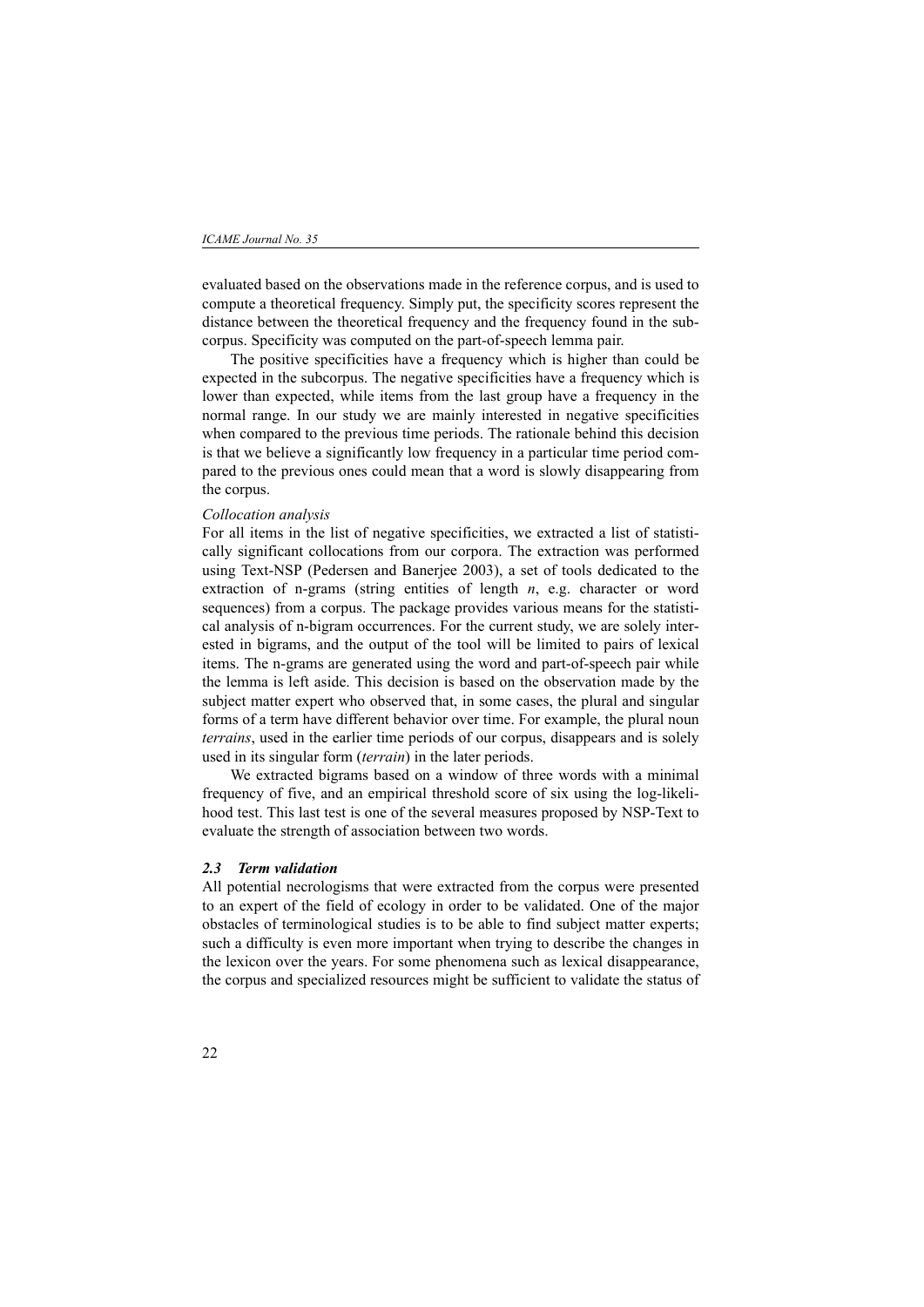a potential necrologism; but in the case of semantic variations over the years, the input of a subject matter expert is required.

# *3 Corpus exploration*

The first objective of this project was to list various linguistic clues which would help detect cases of term necrology, and which are compatible with computer analysis to enable a semi-automatic exploration of the corpus. We were also interested in evaluating which clue(s) was (were) the most productive for the corpus compiled. The clues explored are:

# *3.1 Frequency*

By frequency we understand the decrease in frequency of a term over time or its complete disappearance from the corpus. The frequency is observed through the specificity of the words. The technique used here consists in comparing each one of the five subcorpora with the others in order to find the lexical specificities of each one of them, and to detect potential necrologisms (i.e. lexical items which are abnormally absent from at least one subcorpus), as shown in Figures 1 and 2:



*Figure 1: Frequency of occurrences for* disclimax *between 1950 and 2005*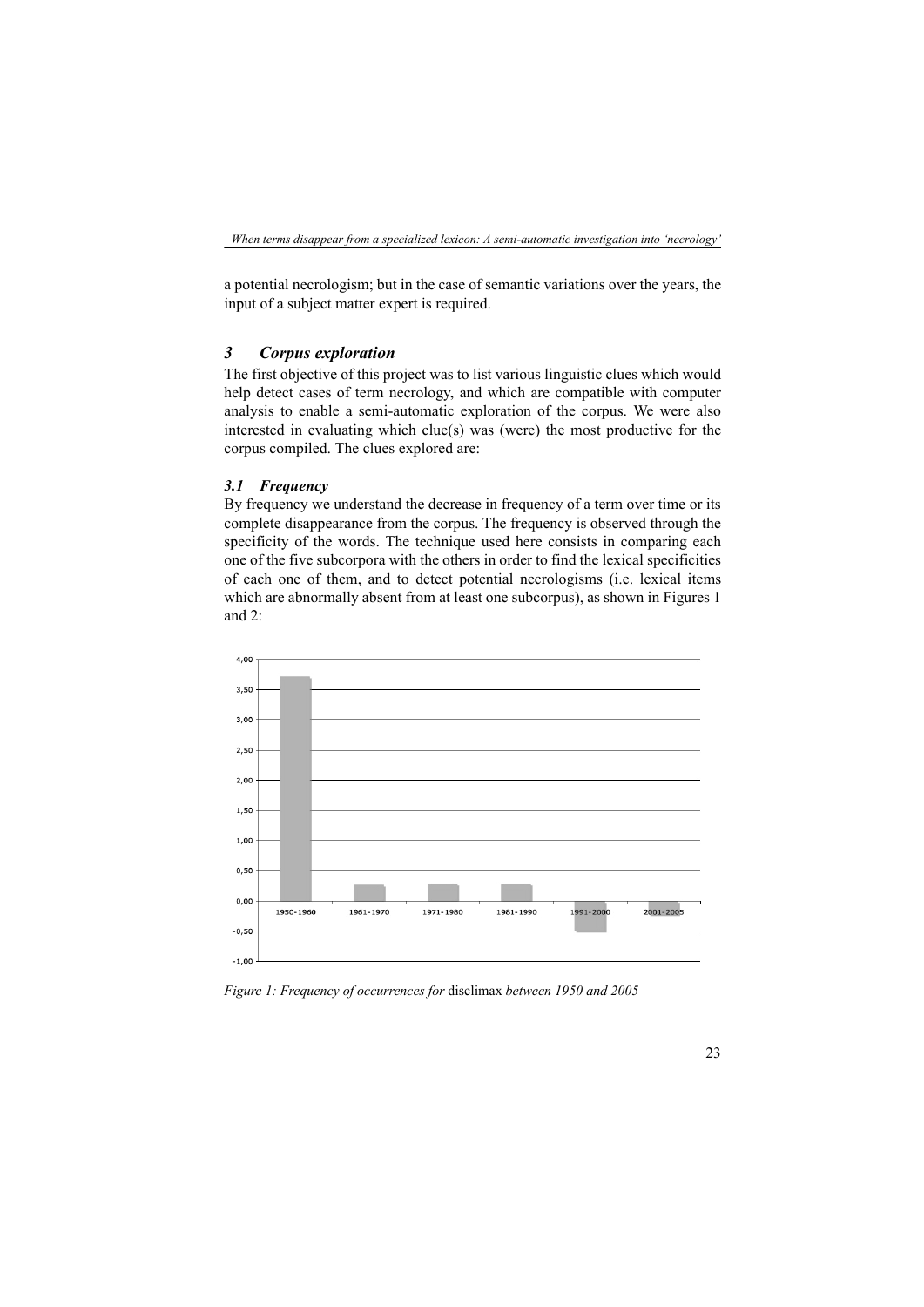

*Figure 2: Frequency of occurrences for* superorganism *between 1950 and 2005*

The total number of lexical items (restricted to nouns) in the whole corpus is 12,486. Out of these 12,486 lexical items, 127 were identified as having both a significantly lower frequency in one subcorpus, and a decreasing frequency in the last time period (2001, 2005). Out of these 127 items, 3 were confirmed as actual necrologisms by our expert: *biogeocoenosis*, *decreaser* and *subassociations*.

99 lexical items were identified as having both a significantly lower frequency in one subcorpus, and a decreasing frequency in the last two time periods (1991, 2000; 2001, 2005). Out of these 99 items, six were identified as having disappeared from the lexicon by our expert: *disclimax*, *ectocrine*, *genoecodeme*, *niche pre-emption*, *protocooperation* and *superorganism*.

One lexical item (*protozoon*) was identified as having both a significantly lower frequency in one subcorpus, and a decreasing frequency in the last three time periods (1980, 1990; 1991, 2000; 2001, 2005), but a further analysis discards it as a necrologism.

No lexical item was identified as having both a significantly lower frequency in one subcorpus, and a decreasing frequency in the last four time periods (1970, 1980 2001, 2005).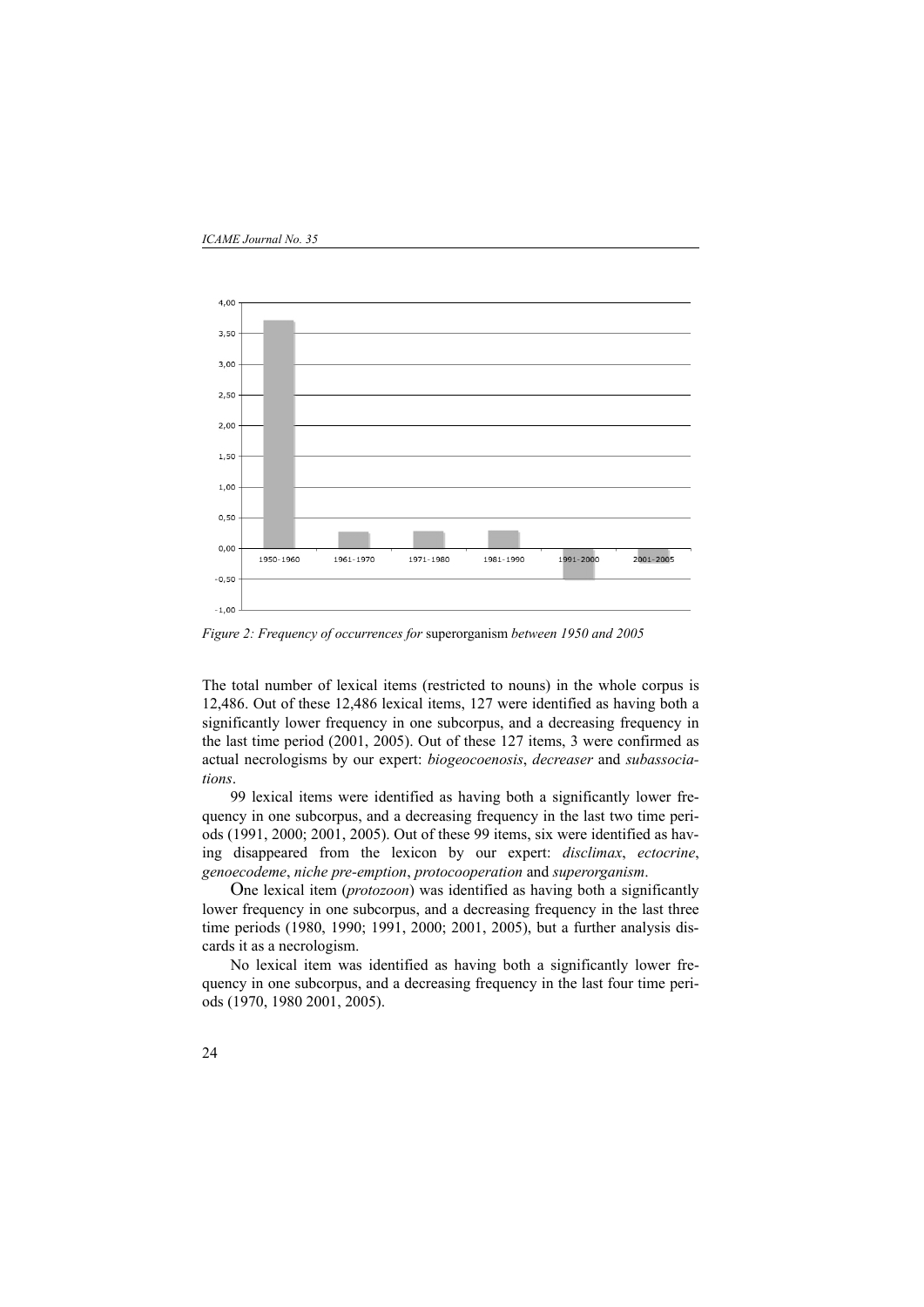26 lexical items were identified as having both a significantly lower frequency in one subcorpus, and a decreasing frequency in the last five time periods (1960, 1970, 2001, 2005). Out of these 26 items, eight were confirmed as actual necrologisms by our expert: *associes*, *biociation(s)*, *bioces*, *life zone(s)*, *mesobiota*, *terrains*. Table 2 provides a summary of the results obtained using the frequency clue only:

*Table 2:* Number of potential and confirmed necrologisms detected using the frequency clue

| Time periods                                       |     | 1961, 1970   1971, 1980   1981, 1990   1991, 2000 |  | 2001, 2005 |
|----------------------------------------------------|-----|---------------------------------------------------|--|------------|
| Number of candidates,<br>or potential necrologisms | 127 | 99                                                |  |            |
| Number of confirmed<br>necrologisms                |     |                                                   |  |            |

#### *3.2 Grammar*

The extraction of contexts showing changes in the part of speech of a term over time may contribute to detect what we call grammatical necrology. For example, the term *dominant* was used only as a noun in the corpus up to 1990 and from then on has appeared only as an adjective, as shown in the corpus extracts below:

- (1) In land communities, plants usually are major dominants because not only are they producers but they provide shelter for the great bulk of the organisms in the community. [1950, 1960]
- (2) Changes in environmental conditions may thus produce appreciable changes in composition and activity of subordinates with little change in dominants. [1981, 1990]
- (3) A shift from annual weed species to dominant perennial species with increasing distance from water. [1991, 2000]
- (4) In early succession, chewing insects, mainly Coleoptera and Diptera were dominant. [1991, 2000]

The term *permeant* is another similar case, since it appears only in the noun form in the two first subcorpora, but then only as an adjective in the succeeding time periods. In this case however, it seems that the term has also changed its meaning over time as it appears clearly in the extracts below. We found no trace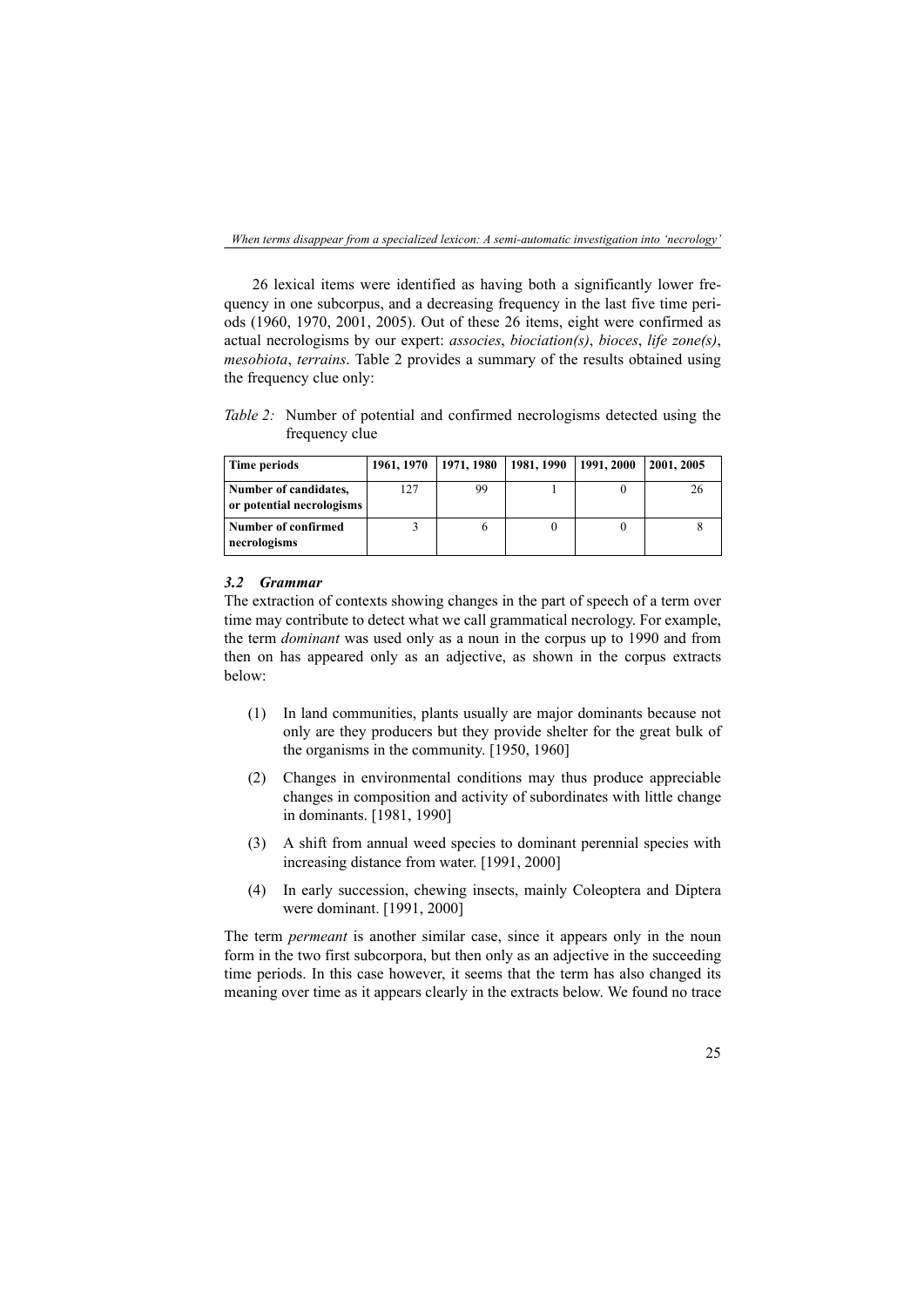of the term *permeant* used to describe animals in the later part of the corpus, where the adjective appears only related to chemical elements.

The grammatical necrology seems therefore, in this particular case, to go hand in hand with the semantic necrology.

- (5) …the term here used to include both plants and animals which cling to or are attached to the major plants; and the permeants, which include the highly motile animals such as birds, reptiles, mammals, and active flying insects. The latter organisms move freely (or "permeate") from one strata to another and from one community to another. [1950, 1960]
- (6) The "permeants" require still other techniques, such as direct observation, trapping in the case of mammals, and the mapping of territories in the case of birds. [1961, 1970]
- (7) In particular, the role played by different mitogen activated protein kinases (MAPKs) and by the production of eicosanoids were investigated utilising specific cell permeant, pharmacological enzyme inhibitors. [1991, 2000]
- (8) The influence of the permeant salinity on the intrinsic permeability of the material has been highlighted, as well as the swelling capacity of this mixture. The ionic species distribution depends on the kind of infiltration water and the duration of the test. [1991, 2000]

#### *3.3 Morphology*

As well as grammatical changes, context extraction can also help detect morphological necrology, i.e. the disappearance of a term affix over time, as is the case with *subdominant* (which has disappeared from the corpus whereas the term *dominant* is still used in the latest time period), and *ecodeme*, *genodeme*, *genoecodeme*, which were all defined as different types of *demes* (or ecotypes), and which have also disappeared from the corpus. As it is the case with the term *permeant* presented above, the disappearance of an affix sometimes also means the disappearance of the term meaning.

(9) The subordinate species exist because they are able to occupy the niche or portions of it that the dominants cannot effectively occupy. The subdominants tend to be more specialized in their environmental requirements and more narrow in their physiological tolerances. [1961, 1970]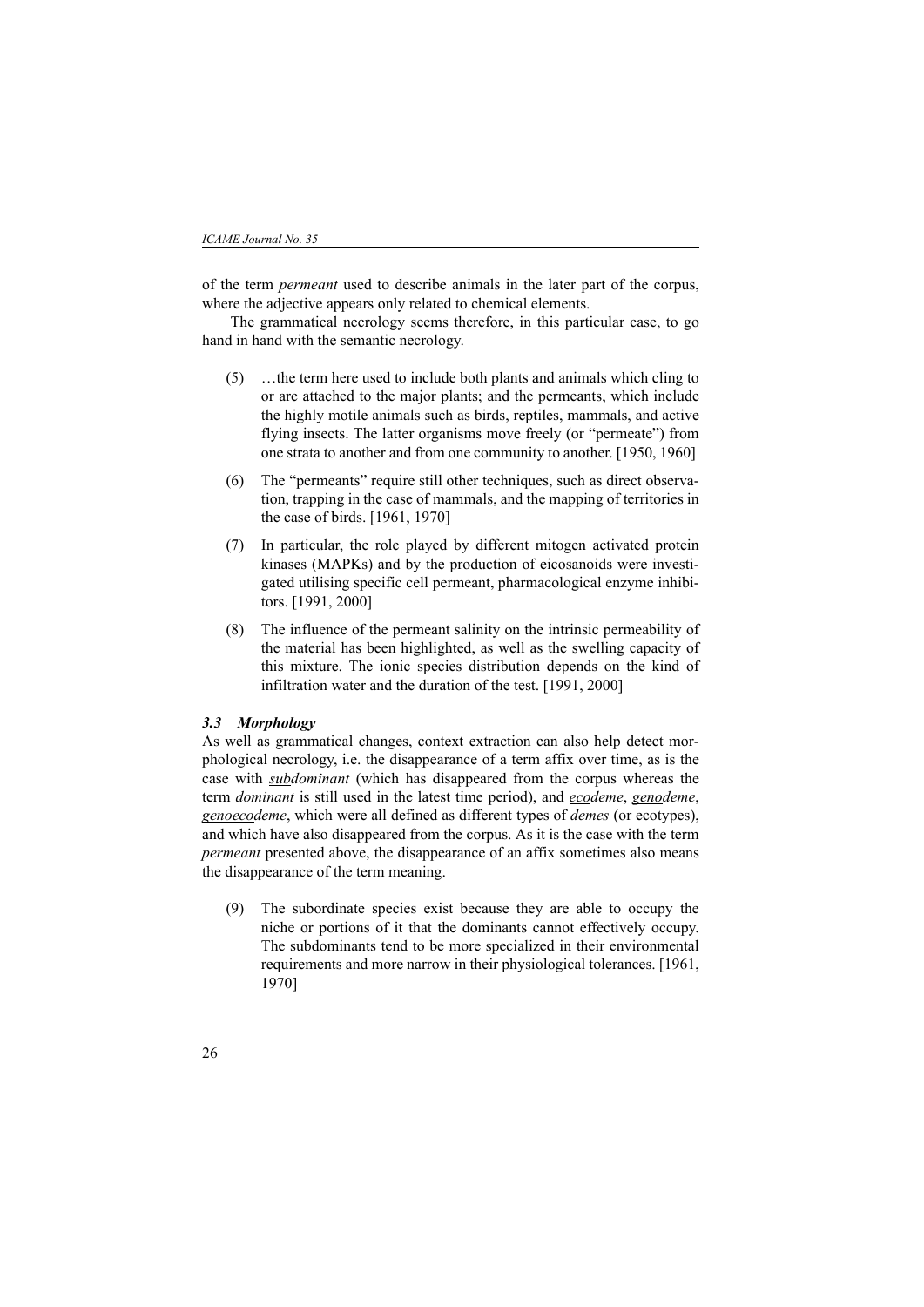(10) Any prefix only states one characteristic of such a group of individuals: an 'ecodeme' denoting a deme occurring in a specified kind of habitat; a 'genodeme', a deme differing from others genotypically; and, accordingly, a genoecodeme an ecodeme differing from others genotypically. [1961, 1970]

Four other terms extracted from the corpus and confirmed as disappeared by the expert can be considered as morphological necrologisms: *subformation*, *subregion*, *biociation*, and *superorganism*.

# *3.4 Distribution*

A drastic change in the collocates associated with a lexical item can indicate a change in meaning over time as shown in Figures 3 and 4 with the term *province*. In the early part of the corpus (1950, 1960), *province* was used as a synonym of the terms *zone* and *ecological area*, as in *animal province*, *floristic province*, *biotic province*, whereas in the latest part of the corpus (from 1981 onwards), it seems to be used rather as a synonym of *geographical region,* as in *the Quebec province*. The use of the distribution clue helped us to detect two other semantic necrologisms, *district* and *range*. As the term *province*, *district* and *range* were used to designate an ecological area, as in *forest (district)*, *zoological (district)*, *wooded (district)*, *(district) formation*, *segregate (range)*, *alien (range)* in the first part of the corpus (until 1971). This meaning seems to have disappeared from the later part of it. *Province*, *district* and *range* are the only terms which were found thanks to the use of the distribution clue.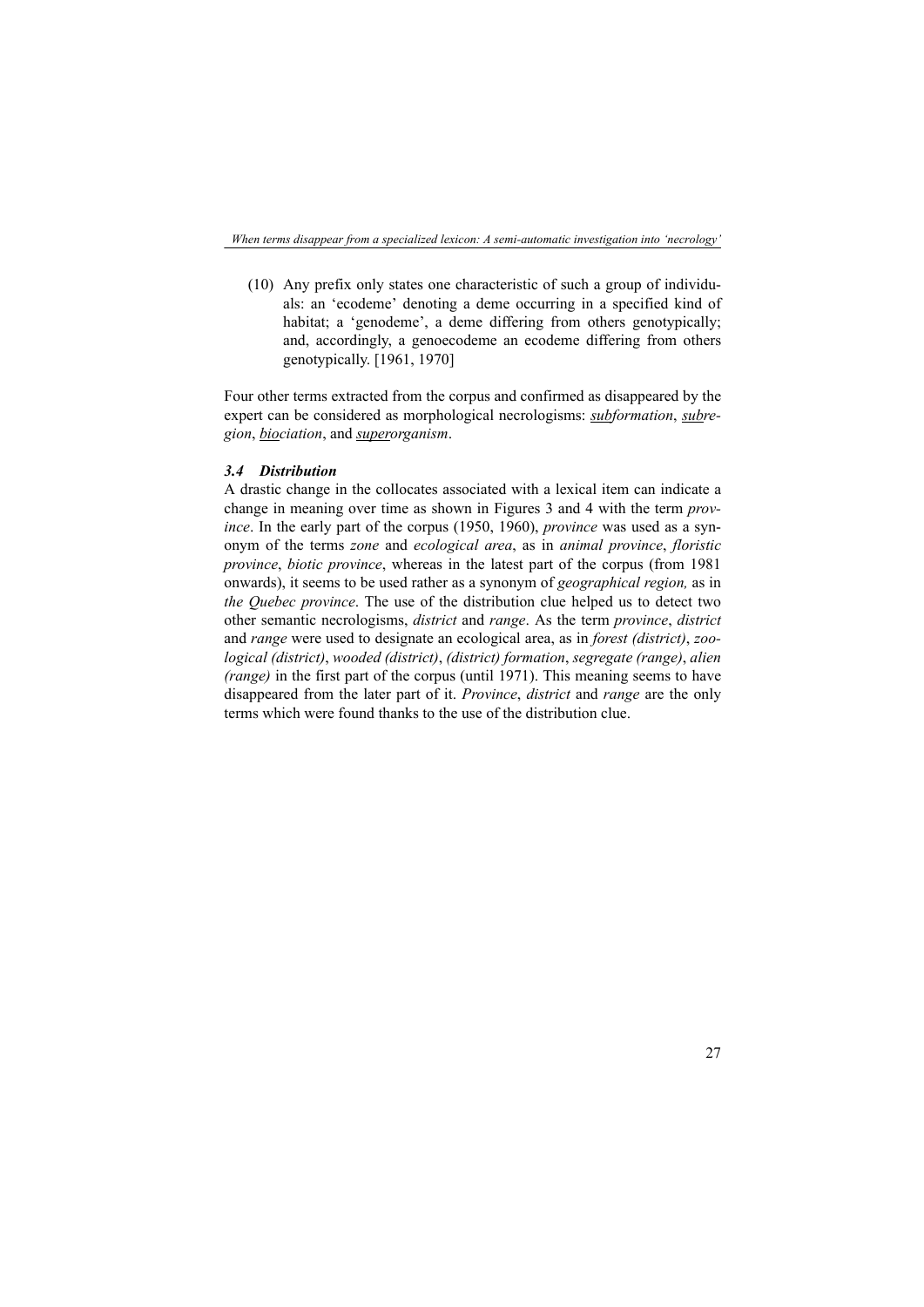



*Figure 3: Most frequent collocates associated with* province *in the first sub-corpus (1950, 1960)*



*Figure 4: Most frequent collocates associated with* province *from 1981 onwards*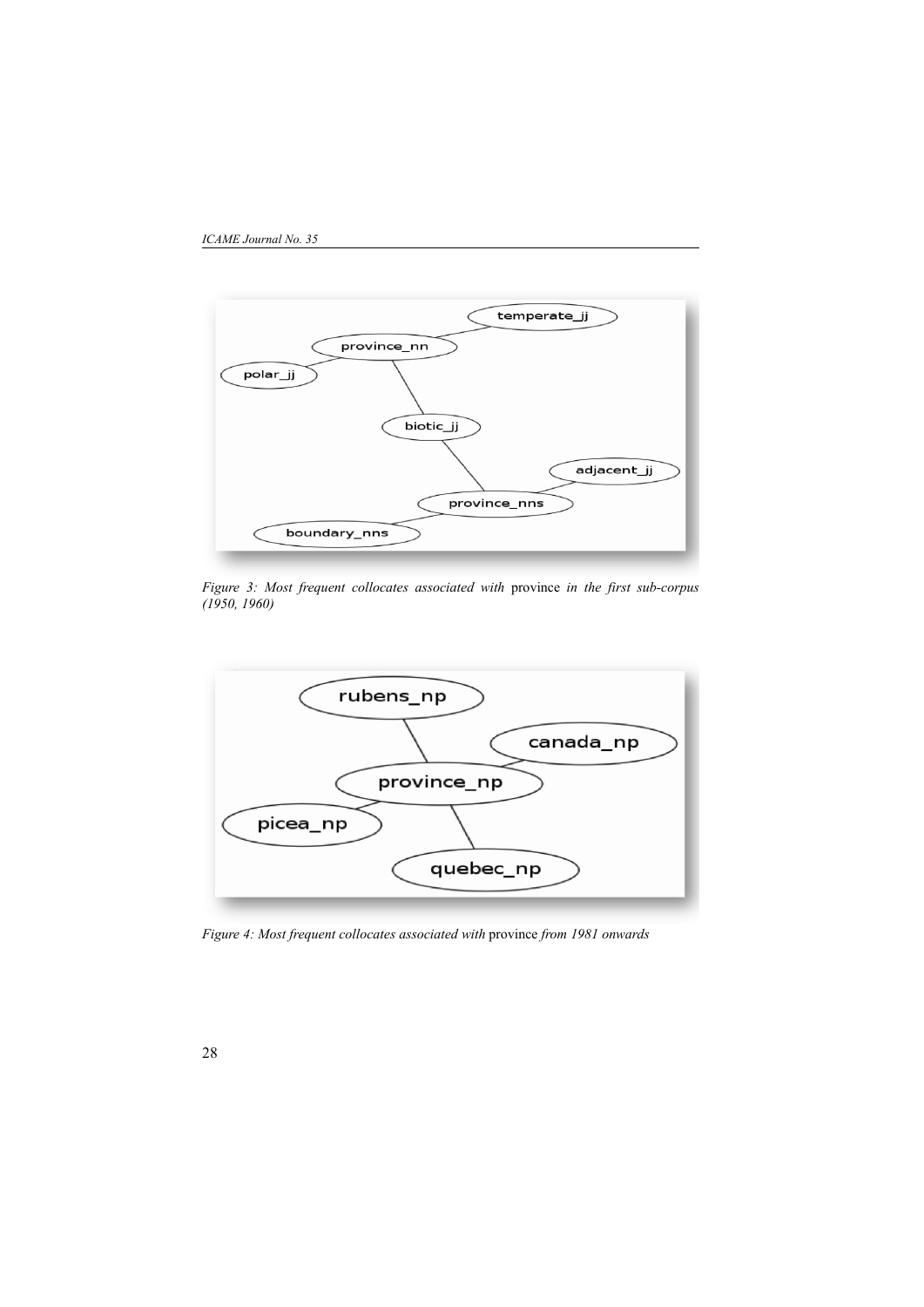# *3.5 Punctuation marks*

Some punctuation marks (parentheses, inverted commas) as well as typography (italics for instance) can point to passages in texts where authors express themselves about the words they use. Although these marks are obviously also used in a wide range of phenomena as new words, citations, words considered as inappropriate by the author, etc., they are quite productive when used with other clues, like the linguistic marker clue for instance.

- (11) In other words, the life form spectrum of the vegetation (also known until recently as the community) and the life form spectrum of the flora are not necessarily the same. [1951, 1960]
- (12) Seral plant communities in the Clementsian scheme were called "associes" to distinguish them from climax communities which were "associations." [1950, 1960]
- (13) His word "mores", which has an awkward and alien sound, disappeared, but the idea he was seeking to express by it later found an outlet in Elton's "niche" and became a central ecological concept of great intellectual reward. [1971, 1980]

# *3.6 Markers*

The use of linguistic markers (like *formerly known as*, *previously named*, *the term....turned out*, etc.) by ecologists when they describe or define their own terminology may help detect obsolete terms or necrologisms in the making, as shown in examples 14 to 16. As mentioned above, this clue can be used in association with the analysis of punctuation marks.

- (14) The term superorganism turned out to be unnecessary, not even allowing an always welcome simplification of ecological jargon. [1991, 2000]
- (15) The deme-terminology formerly used by ecologists offers no appropriate term for the afore-mentioned concept, the term 'deme', denoting any group of individuals of a specified taxon, being quite as vague as the concept of population. Any prefix only states one characteristic of such a group. [1961, 1970]
- (16) Associations, formerly known as sociations, however defined, were also likely to afford living places to particular species of animals which had adapted to them and whose presence must have some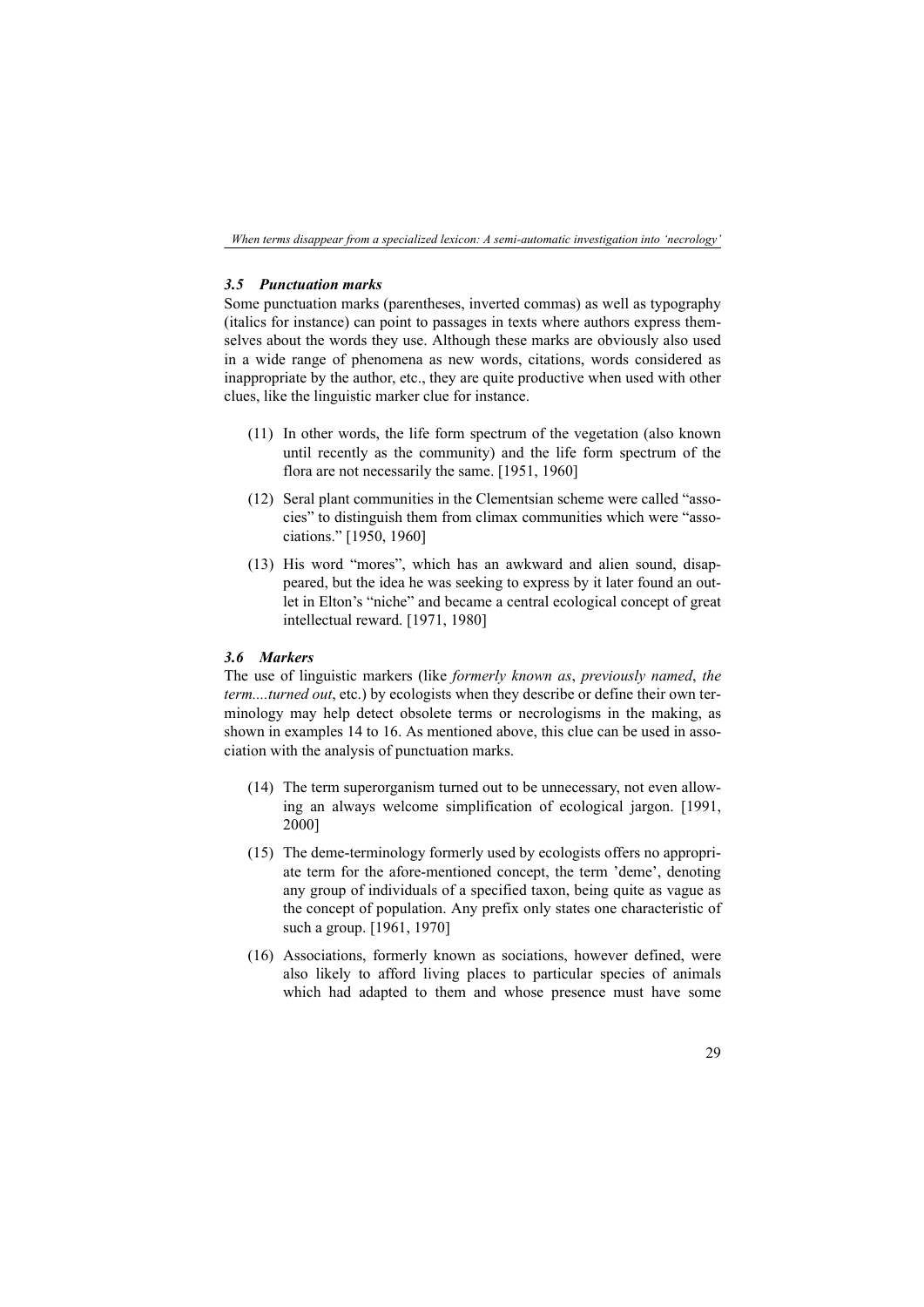impact on the vegetation, and various attempts were made to include the names of characteristic animal species in the association descriptions. [1971, 1980]

#### *3.7 Synonymic variation*

«La démarche terminologique ne serait pas complète en néologie si l'on n'examinait pas toutes les dénominations utilisées pour le même concept. En effet, si l'une finit généralement par s'imposer, c'est seulement après un certain foisonnement néologique» (Humbley 1994: 709).

According to John Humbley, synonymic variation often accompanies the creation of a new concept and the term that describes it. Our assumption here is that such a synonymic variation may also occur when terms disappear from a lexicon, as shown in example 17:

(17) The term ecosystem was first proposed by Tansley in 1935, but the concept is by no means so recent. Microcosm (Forbes, 1887), holocoen (Friederichs, 1930), biosystem (Thienemann, 1939), and bioinert body (Vemadsky, 1944) are terms which have been used to express similar ideas. [1951, 1960]

# *4 The various types of necrology identified*

The following types of term necrology were identified thanks to the data extracted from the corpus:

- The semantic necrology (the disappearance of a meaning over a period of time), like *province*, *district* and *range*,
- The lexical necrology (the disappearance of a lexical unit from the corpus, corresponding to knowledge evolution), like *superorganism*, *biociation*, *bioces*, etc.,
- The grammatical necrology (the disappearance of a part of speech), like *dominant* and *permeant* (the noun form has disappeared), terrain (the plural form has disappeared),
- The morphological necrology (the disappearance of an affix) like *biogeocoenosis*, *subdominant*, *bioecodeme*, etc.

# *5 Conclusion*

As mentioned in the introduction, our aim with this first work on necrology was to explore various clues in order to extract them semi-automatically. Both the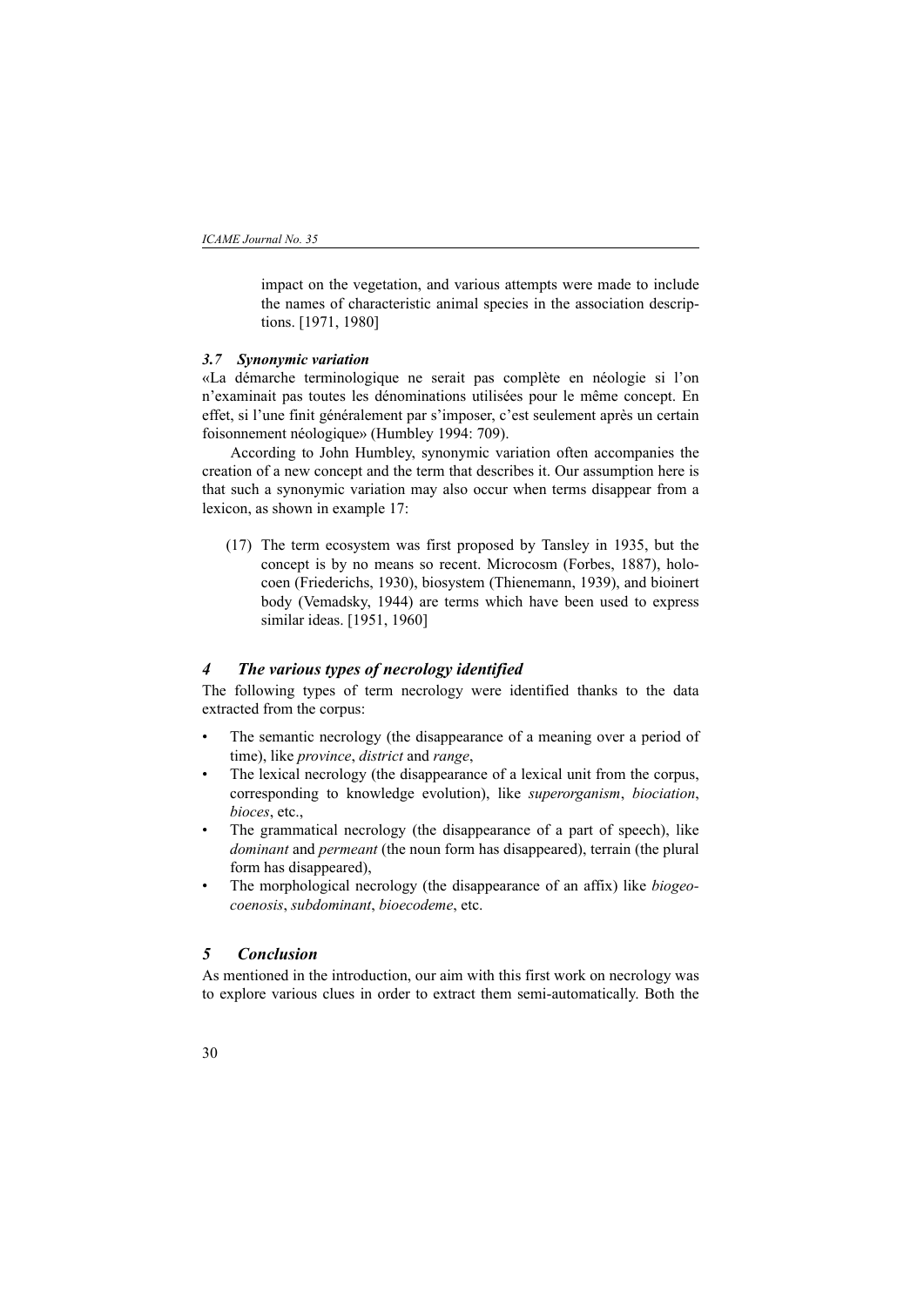performance and the availability of natural langue processing tools to support the extraction vary from one clue to another.

The frequency clue is the most productive of the clues explored with the highest number of necrologisms found when extracting information from the subcorpus going furthest back in time (in our case 1950, 1960). Such results could be anticipated since the terms present in the oldest part of the corpus are more likely to disappear from usage over the years if there is indeed some process of necrology over time.

Our assumption that the language of ecology has changed dramatically over the last decade because of strong media attention also proves to be true. In fact, 21 necrologisms (out of 38) are found in the last two time periods of the corpus with 3 necrologisms being extracted from the last five year-period. Such an observation shows that, when building a diachronic corpus using documents taken from a rapidly evolving field of knowledge (like ecology, or computer sciences, etc.), short-time periods (less than ten years) are relevant for study.

As stated, frequency is the most productive of all clues, but none of the linguistic clues explored above are satisfactory, if used alone, to find all the necrologisms. For instance, the semantic necrologisms (*province*, *range*, *district*) could not be extracted using the frequency clue alone. The same could be said of the grammatical necrologisms (*dominant*, *permeant*) since they could not be detected using the lexical marker clue on its own. They are therefore more productive when used together. Picton (2008), when studying the evolution of knowledge through terminology, comes to a similar conclusion and suggests combining clues in order to increase performance.

Prior studies (Condamines, Rebeyrolle and Soubeilles 2004) have shown that the resorting to subject matter experts in order to review or to validate potential neologisms may sometimes prove to be a difficult task, since they are not always aware that the terminology they use at work is evolving. From our experience with the expert involved in our study, identifying necrologisms and confirming that a term has disappeared -or not- from a lexicon is easier.

In the near future, we plan to enlarge our global corpus by adding new documents for the existing time periods and by going back further in time for the periods studied. During the analysis of the results, we could see that the absence of a term from our corpus did not mean that it was a necrologism, but that it sometimes was just not included in the papers we gathered for the study. Such problems arise with just about any corpus-based studies but enlarging the corpus would probably minimise the number of cases where this happens.

We expect that the linguistic clues described in this paper are going to be exploited with other languages (French, Danish) and other subject areas such as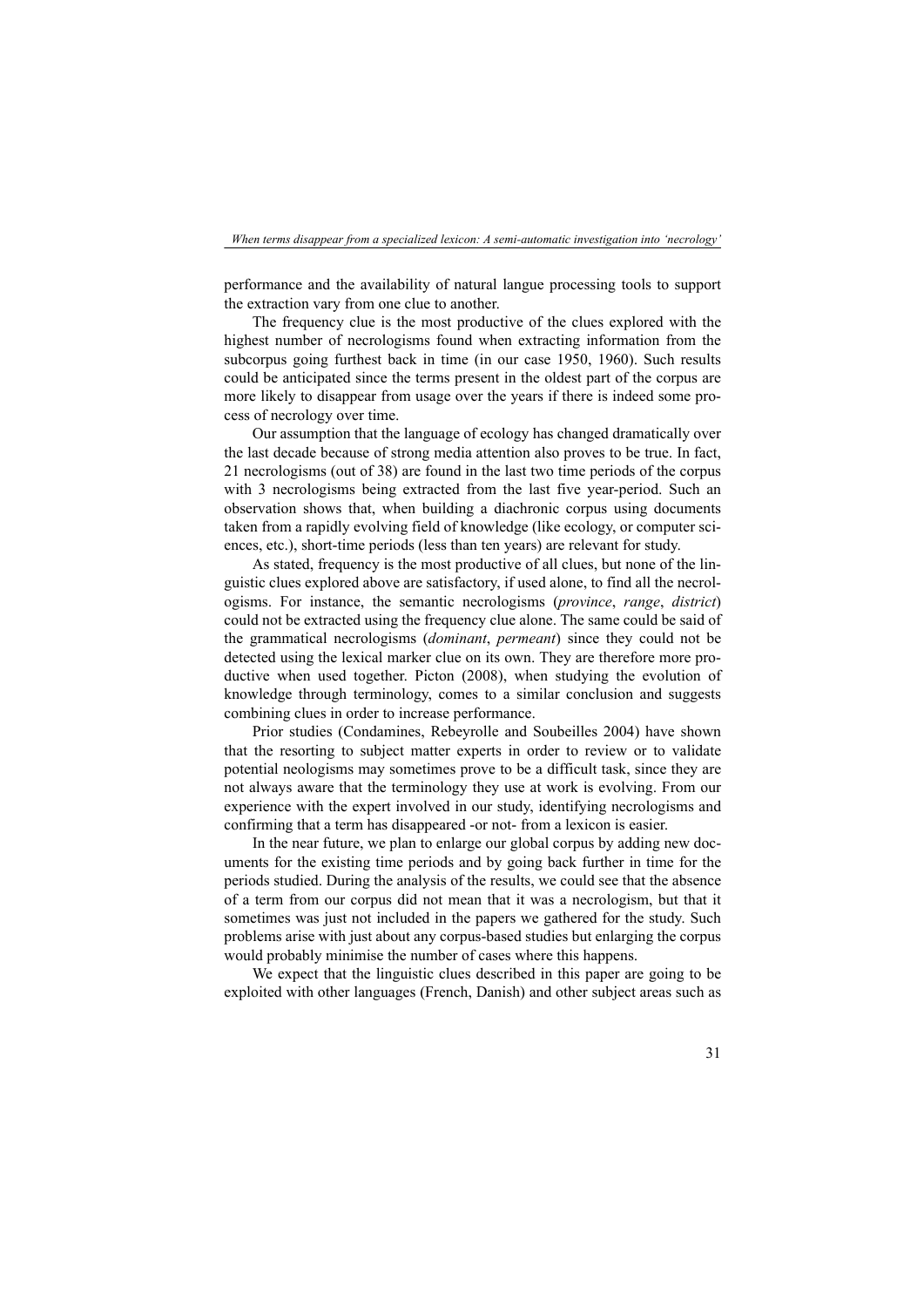medicine, computer sciences and tourism. Other linguistic clues to detect term necrology are also going to be explored in order to identify other types of necrology. For instance, complex terms sometimes disappear and are replaced by acronyms or general terms disappear and are replaced by a series of hyponyms, etc. We need to establish a set of clues and methods to handle such cases.

Although NLP tools have been used for the current study, we need to integrate them as much as possible so as to minimize the manual validation of large amount of data. Statistical techniques are going to be further integrated in order to help us identify necrologisms in the making. On a similar note, linguistic studies on motivation need to be explored in order to see if *ill*- and *un*- motivated terms are more at risk of becoming necrologisms*.*

We would also like to explore the optimal size of the time slices to be used for necrology detection, if such a thing exists. For example, would we reach better or worse results if we used larger of smaller time periods to build our subcorpora. Our intuition is that this might be directly correlated to the level of activity in the field being studied and that subject areas where concepts evolve more quickly might benefit from smaller time windows.

# *References*

- Boulanger, Jean Claude. 1989. L'évolution du concept de 'néologie' de la linguistique aux industries de la langue. In C. de Schaetzen (ed.). *Actes du colloque sur l'histoire de la terminologie*, *Terminologie diachronique,* 193– 211. Paris-Bruxelles: Conseil international de la langue française.
- Cabré, Maria Térésa and Lluis de Yzaguirre. 1995. Stratégie pour la détection semi-automatique des néologismes de presse. *Traduction, Terminologie, Rédaction (TTR)* 8 (2): 89–100.
- Condamines Anne, Josette Rebeyrolle and Annie Soubeille. 2004. Variation autour de la terminologie dans le temps: Une méthode linguistique pour mesurer l'évolution de la connaissance en corpus. *Proceedings of the Euralex International Congress*, 547–557. Lorient: Université de Lorient.
- Drouin, Patrick, Nathan Ménard and Annie Paquin. 2006. Extraction semiautomatique de néologismes dans la terminologie du terrorisme. *Actes des 8èmes Journées internationales d'Analyse statistique des Données textuelles (JADT 2006)*, 389–400. Besançon: Presses Universitaires de Franche-Comté.